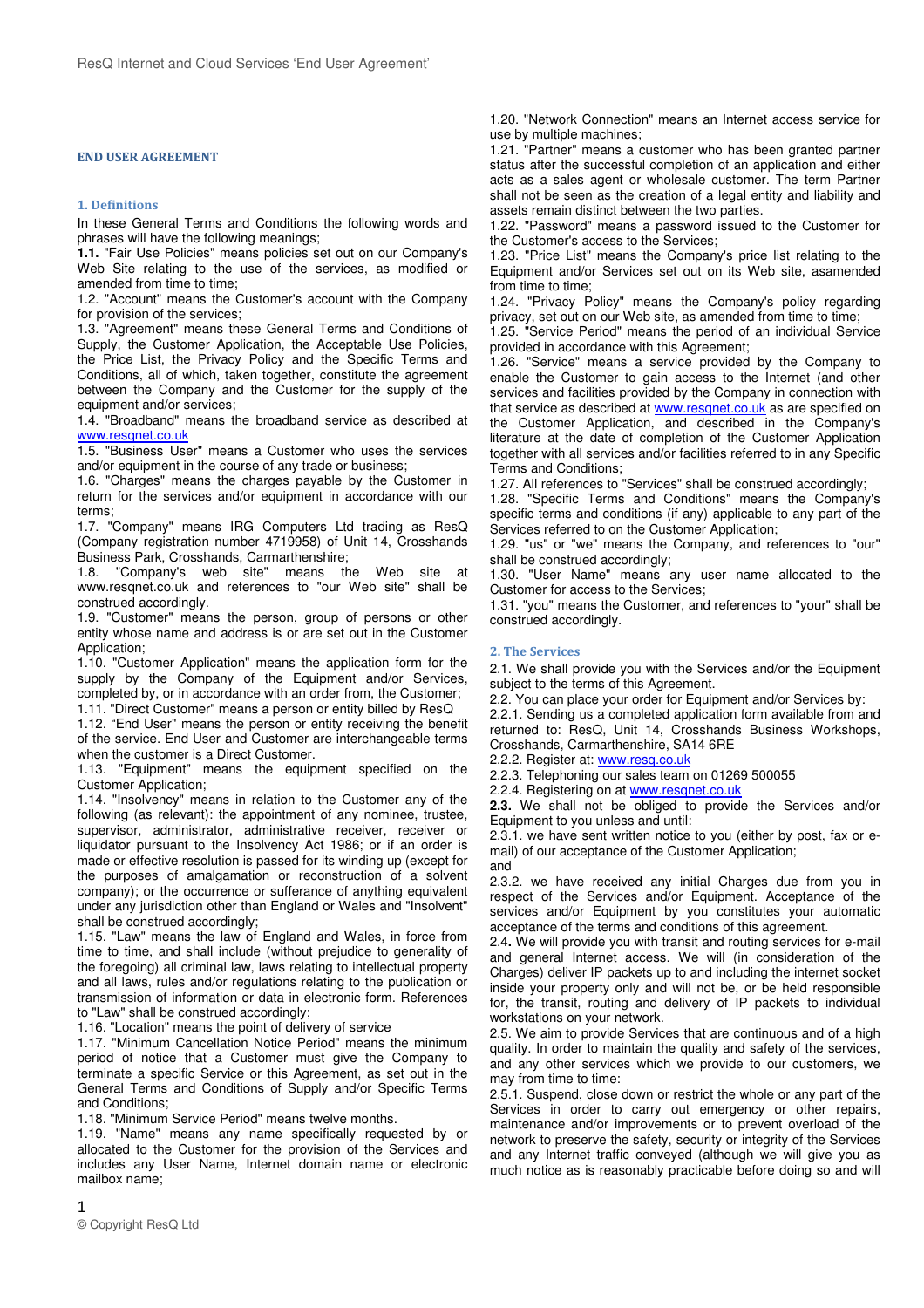carry out such works during the relevant scheduled maintenance periods as published by us)

2.5.2. Give you instructions on how to use the Services. You agree to comply with any instructions we may give you in accordance with this clause.

2.5.3. We will notify you as soon as reasonably possible if either we or our agents, employees, representatives or anyone else involved in providing the Services and/or the Equipment, require access to your premises, to install the Services and/or the Equipment or to carry out repairs, maintenance or upgrades.

2.6**.** Where such notice is received by you, you agree to grant us and/or such other persons referred to, access to your premises. We will meet your reasonable requirements, and you agree to meet our reasonable requirements, concerning the safety of people on your premises.

2.7. We may make software available to you that enables you to use the Services. This software must not be copied or modified by you or anyone. You undertake and agree that you will access the Services only via use of this software, or in an alternative way permitted by us, and you will not attempt to circumvent any security measures inherent in the Services.

2.8. Where such software is owned by or licensed to us, we will, where possible, grant you a revocable, non-transferable, nonassignable, non-exclusive license to use it for the duration of the Agreement (or, if shorter the duration of any license of the software to us). Where the use of such software by you requires you to enter a separate license you agree to do so.

### **3. Service Period**

3.1. We will activate the Services, as soon as reasonably possible following completion of the relevant Application/payment form.

3.2. The Services will be provided for a Minimum Service Period of 12 months from the date of activation.

3.3. On expiry of the periods referred to above the services will, unless terminated on or before the date of such expiry, automatically renew on a 12 month basis until terminated pursuant to this Agreement.

# **4. Service Levels and Guarantees**

# 4.1. Connection speed

4.1.1. We aim to provide a minimum download and upload speed of 4.5Mbps per customer premises at all times, with a maximum contention ratio of 20:1.

4.1.2. If you wish to have a faster connection please contact us to discuss terms.

4.1.3. If your connection consistently falls below the agreed speed set out in Clause 4.1.1 above or as otherwise agreed by way of Clause 4.1.2 above you should contact us with evidence from a broadband speed checker gathered on three different days and at three different times and if the evidence suggests that the average speed taken over the three periods is below the agreed speed then we will initiate a process to restore the speed of your connection. You accept that the diagnostic work to achieve this can take up to thirty working days. There will be no additional cost to you for ensuring your service is as stated in either Clause 4.1.1. or 4.1.2 above.

4.1.4. If we fail to restore your connection speed after thirty working days we will pay you a pro rata daily rate rental credit to reflect this. It is your responsibility to contact us to claim this credit. 4.2. Loss of internet connection

4.2.1. We will not be held responsible for deterioration of services as a result of your equipment failure

4.2.2. If you are unable to connect to the internet due to a failure of our service please contact us.

4.2.3. We will aim to restore your connection as soon as possible and within three working days of notification at the latest. If we fail to do so we will pay you, starting at day four, a daily rate rental credit equal to the daily charge for the service until the connection is restored. It is your responsibility to claim this credit from us.

 $\mathfrak{p}$ © Copyright ResQ Ltd 4.2.4. Although we carry a variety of stock from time to time there may be a need to order specific components to repair a fault. If this causes an extended delay our liability for the time you are unable to connect to the internet is limited to the rental credit referred to above.

4.3. Equipment

4.3.1. We guarantee your receiving equipment as far as but not including any wired/wireless routers inside the property for your five years. We guarantee any wired/wireless routers purchased from ResQ for twelve months under the terms of the manufacturer's warranty.

4.3.2. We will not be held responsible for deterioration of services as a result of your equipment failure or situations beyond our control or the control of our backhaul provider.

4.3.3. We reserve the right to supply and fit any component parts available to resolve a fault in order to restore your internet connection.

4.3.4. We guarantee that any replacement parts will not degrade the quality of the service.

4.3.5. Equipment installed by us remains your property.

4.3.6. If you wish us to remove the equipment we guarantee to do so. This work will be charged at our standard prevailing rate.

### **4.4. Support**

4.4.1. If you need to report a fault or discuss a problem related to our service you can call our telephone support number (01269 500055) between the hours of 8a.m and 5p.m on working days. You can email us at any time at support@resq.co.uk but we will only answer during normal working hours. If we are unable to respond to your call or email immediately we will contact you within four working hours. If your problem relates to slow speed or loss of your internet connection see sections 4.1 and 4.2 above. We will aim to solve all other problems as soon as possible and within three working days of notification at the latest, subject to you arranging access to the site.

4.4.2. If you would like advice on how to solve a problem not directly related to our service we also offer remote support. However this can be a chargeable service depending on the nature of the problem. If it relates to your home network or your computer or software we charge a fee per session. Any change in the remote support fee will be published on our website.

4.4.3. We are also able to help with the configuration of new equipment you may purchase. For example, if you purchase a new PC and need help to connect it to the internet we can offer you remote support at our standard rates per session.

4.5. You must be prepared to supply any data we may need to help us diagnose and rectify faults.

4.6. Security

4.6.1. Although the wireless network will be secured using encryption it is your responsibility to protect your computer and/or network by using anti-virus and anti-malware software. In all cases the security of your data remains solely your responsibility.

## **4.7. Voice Over IP (VOIP)**

4.7.1. Voice Over IP is supported by the network and can be individually arranged

4.7.2. We can offer a separate dedicated VOIP service but this service is not covered by these Terms and Conditions. Please contact us for further information.

4.8. Fair Usage Policy

4.8.1. You accept that this agreement is subject to a fair usage policy as outlined on the ResQNet website.www.resqnet.co.uk

### **5. Changes**

5.1. We aim to provide the Services for the relevant Service Period. However, we may have to modify, suspend, vary or discontinue any part of the Services (including, without limitation, any codes or access details or technical specifications associated with the services) and will endeavour to give you as much notice as is reasonably practicable if we need to do so.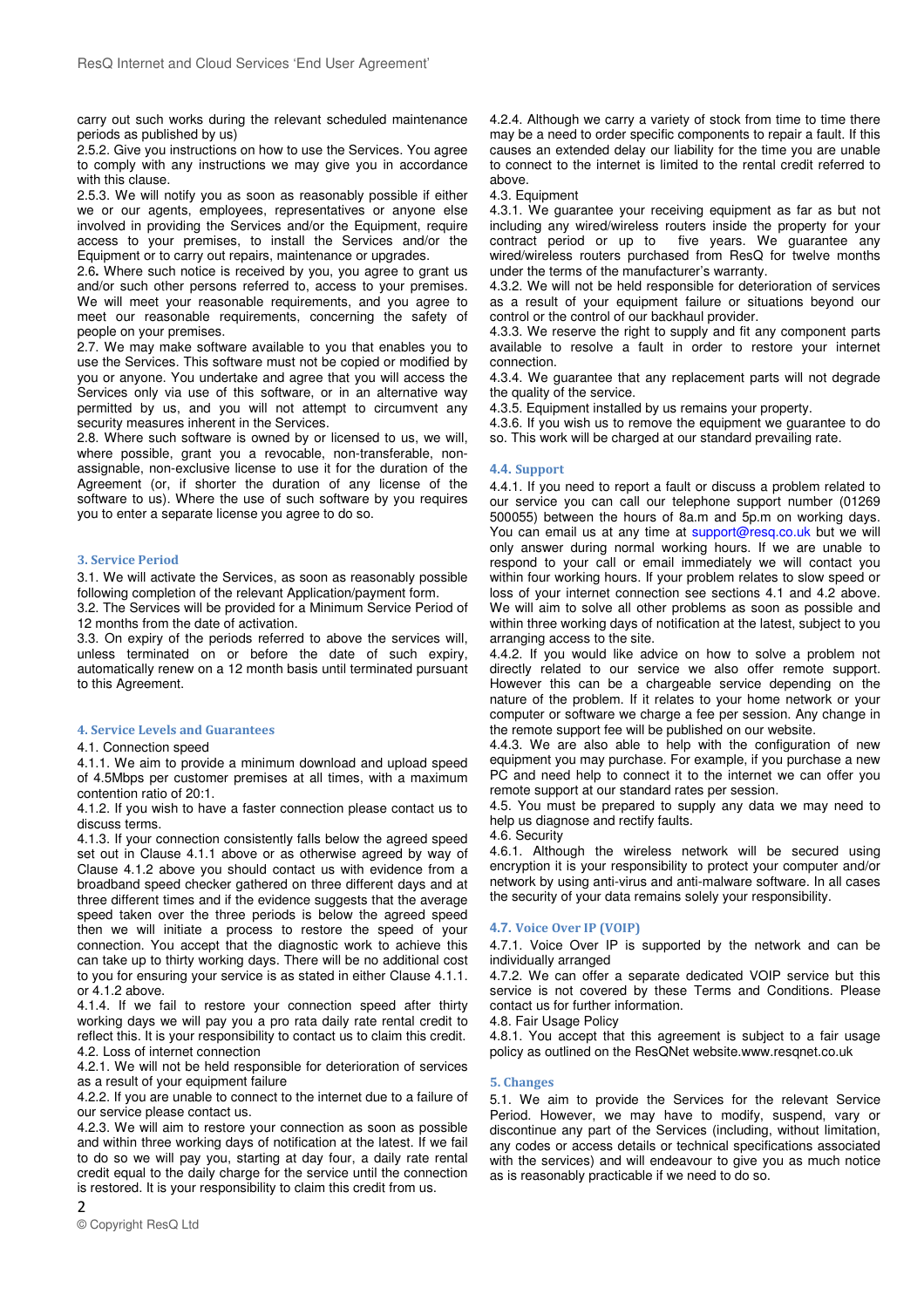5.2. From time to time we may have to change the terms and conditions of the Agreement and where this is necessary we will publish details of all changes on the website www.resqnet.co.uk before they take effect. We will not make changes without good reason.

5.3. We will endeavour to let you know about any change referred to above at least one month before it happens. However, if we need to make changes, as soon as possible, for regulatory or legal reasons, we may be unable to meet that timescale. In those circumstances, we will let you know about any changes as soon as we can.

5.4. If we have made a change to your significant detriment and you decide to terminate this Agreement early, you will not have to pay Charges in relation to the Services, for the remainder of the Minimum Cancellation Notice Period.

## **6. Conditions of Use**

6.1. You agree that you will provide us within 14 days with all information that we may reasonably require in order to provide the Services and perform all of our other obligations under this agreement.

6.2. You agree that you will be responsible for all use of the Services and (unless, we have agreed to supply it as part of the Equipment) for providing a computer, wired or wireless router, and all additional equipment and/or services, and for obtaining any permits and/or licences which are necessary for connecting to, and accessing, the Services. You agree that you are responsible for complying with all terms and conditions (including, without limitation, terms of payment) relating to any telecommunications Equipment which is required by you to access the Services.

6.3. You are responsible for ensuring that the Services and/or Equipment are used in accordance with the Agreement. If you breach the Agreement we may, at our sole discretion, either:

6.3.1. suspend or terminate this Agreement and/or any of the Services without notice or refund;

6.3.2. make an additional charge; or

6.3.3. block access to any part of the Services.

6.4. If, while using the Services, you discover that another person is using the Services, and failing to do so in accordance with the Agreement, you must inform us immediately. We undertake not to take any actions described in clause

6.3 above if it can be shown by you that you were unaware of a third party breaching the Agreement

6.5. You agree that you will, at all times and for whatever purpose, use the Services and/or the equipment in compliance within the Law. In addition you agree that you will not use, and will take all necessary precautions to ensure that nobody else uses, the Services and/or the Equipment:

6.5.1. fraudulently or in connection with any criminal offence;

6.5.2. to send, knowingly receive, upload, download, or use any material which is offensive, abusive, indecent, defamatory, obscene or menacing, or in breach of copyright, confidence, privacy or any other rights:

6.5.3. to cause annoyance, inconvenience or anxiety;

6.5.4. to "spam" or to send or provide unsolicited advertising or promotional material or, knowingly to receive responses to any spam, unsolicited advertising or promotional material sent or provided by any third party;

6.5.5. in any way which, in our opinion, is or is likely to be detrimental to the provision of services to you or any of our customers, or to our business and/or reputation;

6.5.6. in contravention of any licences or third party rights, or in contravention of our Acceptable Use Policies; or 6.5.7. in a way that does not comply with any instructions provided to you;

6.6. You may use the Services to link to other networks worldwide, provided that you comply, at all times, with any policies and/or terms and conditions imposed by the operators of such other networks.

6.7. You agree that you will not perform or allow anyone else to perform any unauthorised IP or Port multicasting, spoofing, broadcasting, vectoring, filtering translation or routing.

6.8. You agree to:6.8.1. keep any records of your User Name(s) and/or Password(s) in separate places and take all necessary steps to ensure their security;

6.8.2. keep your User Name(s) and/or Password(s) private and confidential and ensure, at all times, that it (or they) do not become known to anyone else.

6.9. You agree that you will notify us immediately if you become aware of any change in circumstances which may lead you to believe that your User Name(s) and/or Password(s) have become known to anyone else.

6.10. You agree that we may, from time to time, and, where possible, on giving you reasonable notice, suspend and/or change your User Name(s) and/or Password(s). You also agree that you will not change or attempt to change your User Name at any time.

6.11. Any managed hardware and/or routers which you purchase from us will be tested by us and configured to meet your basic network and Internet specifications. We cannot support any alterations to the configuration of such equipment and any such alterations will invalidate our support obligation (if any) relating to such Equipment.

6.12. Any fault with the Services and/or the Equipment which you detect must be reported to us as soon as possible either:- 6.12.1. by telephone on 01269 500055;

6.12.2. by e-mail sent to us at: support@resq.co.uk;

6.12.3. online via www.resqnet.co.uk or

6.12.4. to such other telephone number or relevant e-<ail address or at such other Web site as we may notify to you from time to time for this purpose.

6.13. You agree that we may at any time scan any IP addresses allocated to you for anything which may affect the security of the Services (including open relays and/or open proxies or equivalent).

#### **7. Hosting**

7.1. If, as part of the Services, you are provided with Web space to enable you to upload your own Web sites:

7.1.1. You are responsible for (and will hold us harmless against) any and all costs, claims, losses, expenses, damages, awards, proceedings, demands and other liabilities (howsoever arising) in connection with any material that either you oranyone else puts on your Web site(s); and

7.1.2. Your contact details must be clearly visible on your Web site(s) and updated as soon as possible after any change

### **8. Domain Names**

8.1. In the event that we provide you with domain name services the following provisions will apply:

8.1.1. You confirm that you are the owner of, and/or that you have full rights to use, any trade (or other) name or mark, or any Name, requested by or allocated to you.

8.1.2. We cannot guarantee that any Name requested by you will be available or approved for use.

8.1.3. If we have reasonable grounds to believe that the use by you of any Name is or would be in breach of the above, we may refuse to allocate or cease to provide you with the name, and ask you to choose a replacement.

8.1.4. Internet domain names are registered and/or provided to you in accordance with all terms and conditions issued by the regulatory body responsible for the maintenance of such domain names including, but not limited to, Nominet, Network

Solutions and OpenSRS, copies of whose terms and conditions are available at:

8.1.4.1. http://www.nominet.org.uk/nominet-terms and

8.1.4.2. http://www.networksolutions.com/en\_US/legal/staticservice-agreement.jhtml

8.1.4.3. http://resellers.tucows.com/contracts/

8.2. You agree that all static IP addresses are allocated to you on a rental only basis and will remain our property at all times.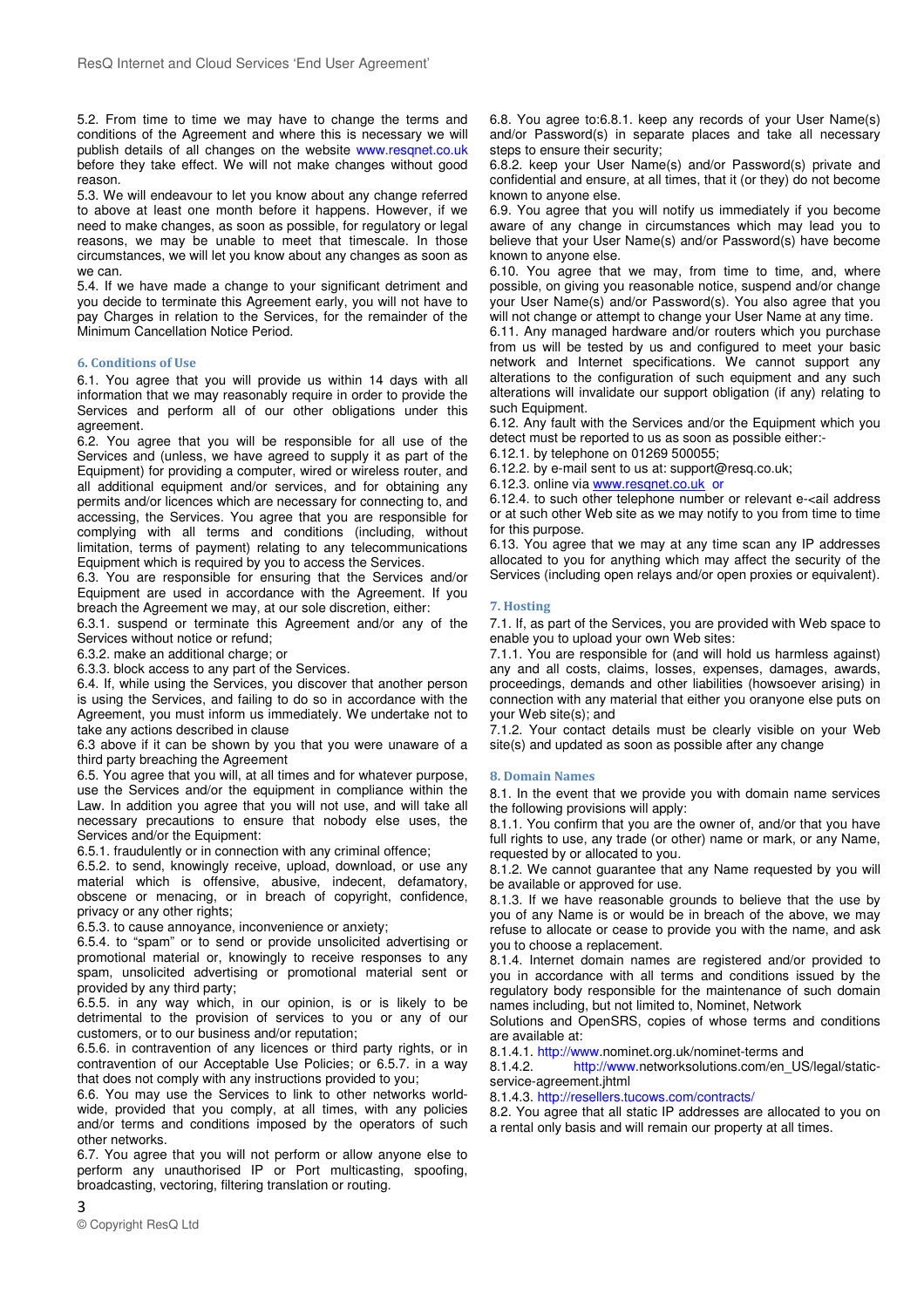#### **9. Intellectual Property Rights**

9.1. If, in our opinion, the display of any material or information, provided by you, is or would be in breach of any rights (including intellectual property rights) in that material or information we may refuse or terminate such display.

9.2. You agree that all copying redistribution or publication of any material or information subject to any rights (including intellectual property rights) of a third party will be carried out by you (or on your behalf) in accordance with all relevant laws.

### **10. Charges**

10.1. Except as otherwise provided in the Agreement all Charges and other sums due from you in respect of the Services and/or Equipment shall be set out in the Price List and/or the Customer Application and/or the invoice relating to such equipment and/or **Services** 

10.2. You shall pay the Charges (without any set off or deduction of any kind) on a monthly basis as stated in the Customer Application and/or the Price List and/or the invoice referred to above.

10.3. All amounts payable by you in accordance with the Agreement shall be exclusive of Value Added Tax ("VAT") or any other applicable tax or duty, which shall be payable in addition to all such amounts due from you.

10.4. Where you are a Business User with a 30 day credit account, we will send you a VAT invoice following completion of the provision of the Services. Where you are a Business User with no credit facility, we will send you a VAT receipt following receipt by us of your payment. Where you are not a Business User a payment receipt will be sent to you upon your written request.

10.5. You agree that you will notify us as soon as possible of any change in your credit/debit card or bank account details. Should you terminate the Services in accordance with this Agreement, it is your responsibility to terminate any standing order with your bank.

10.6. If you use the Services and/or Equipment otherwise than in the course of a business, trade, profession or occupation, we may increase the amount payable by you for Services and/or Equipment by giving you one month's notice in writing. If you are a Business User we may increase the amount payable by you for any Services and/or equipment by giving you 14 days notice in writing.

### **11. Liability**

11.1. You agree that in view of their nature your use of the Services is at your sole risk. Whilst we will ensure that the Services are continuous and of a high quality neither we nor information providers involved in providing the Services give any guarantee that the Services will be uninterrupted or free from error. Where necessary for commercial technical or other reasons:

11.1.1. a network or service provider connected to the Services may suspend or terminate its connection to the Services; and

11.1.2. the Services may suspend or terminate their connection to another network or service provider.

11.2. You agree that any such suspension or termination referred to above will not constitute a breach by us of the Agreement and that the Services are provided without guarantee of any kind.

11.3. You further agree that we will not be held liable for any costs expenses losses damages or other liabilities (howsoever arising) which you may incur as a result of a suspension of the Services in accordance with the above.

11.4. You acknowledge that the Internet is separate from the Services and that use of the Internet is at your own risk and subject to any applicable Laws. We have no responsibility for any goods services information software or other materials which you may obtain from a third party when using the Internet.

11.5. You acknowledge that we may exercise editorial control over the content of our servers but that we do not have the resources to ensure nor are we capable of checking the full content of our servers at all times. Neither we nor any of our contractor's

licensee's employees and information providers involved in providing the Services are able to control the content of the Internet. You agree that we shall not be held responsible for the publication transmission or reception of any defamatory material or information of any kind other than information which is inserted by us. You specifically acknowledge that we have given no warranties as to the quality content or accuracy of information received through or as a result of the use of the Services.

11.6. You agree and acknowledge:

11.6.1. that you are in a better position than us to foresee and evaluate any potential damage or loss which you may suffer in connection with the Equipment and/or the Services and/or any other service provided to you under the Agreement;

11.6.2. that we cannot adequately insure our potential liability to you.

11.6.3. that the sums payable by you under the Agreement have been calculated on the basis that we shall exclude liability in accordance with the Agreement.

11.7. In no circumstances whatsoever will we be liable to you (whether in contract, or for breach of duty, or negligence or otherwise) for any indirect incidental or special loss or damage or any loss of business or of contracts profit opportunity goodwill reputation or anticipated savings, or for any loss or corruption of data which arises out of or in connection with any use of or inability to use the Services and/or the Equipment.

#### 11.8. In any event:

11.8.1. Our liability to you for any failure of the Services or other event in any Minimum Cancellation Notice Period shall not exceed the Charges payable in respect of such Minimum Cancellation Notice Period.

11.8.2. Our aggregate liability to you of any sort (including for breach of contract and negligence) in connection with this Agreement shall not exceed the amount of Charges paid by you to us in accordance with this Agreement.

11.9. Nothing in this Agreement will limit our liability under Part I of the Consumer Protection Act 1987 or for death or personal injury caused by our negligence.

### **12. Indemnity and Insurance**

12.1. ResQ shall indemnify and keep indemnified the Customer for the duration of the Contract against injury (including death) to any persons or loss or damage to any property which may arise out of the act, default or negligence of ResQ, a Sub-Contractor, their employees or agents in consequence of its obligations under the Agreement and against all claims, demands, proceedings, damages, costs, charges and expenses whatsoever in respect thereof or in relation thereto.

12.2. ResQ and its sub-contractors shall insure with a reputable insurance company against all loss of and damage to property and injury to persons (including death) arising out of or in consequence of its obligations under the Agreement and against all actions, claims, demands, costs and expenses in respect thereof.

### **13. Your Responsibilities**

13.1. You agree that you will be responsible for and hold us and our contractors, licensees, employees and information providers, involved in providing the Services and/or Equipment, harmless from and against any and all losses, claims, damages, costs, demands, expenses and other liabilities which we suffer as a result of any breach by you of the terms of this Agreement, and from and against any claim brought by a third party alleging that the use of the Services and/or the Equipment, by you or under your Account, has infringed any intellectual property or other right of any kind, or any applicable legislation or regulation (whether international or domestic) but excluding any liability which we face as a result of criminal prosecution.

13.2. You agree to pay all costs, damages, awards, fees (including legal fees), judgements and other sums awarded against, or agreed to be paid by, us in relation to such claims referred to above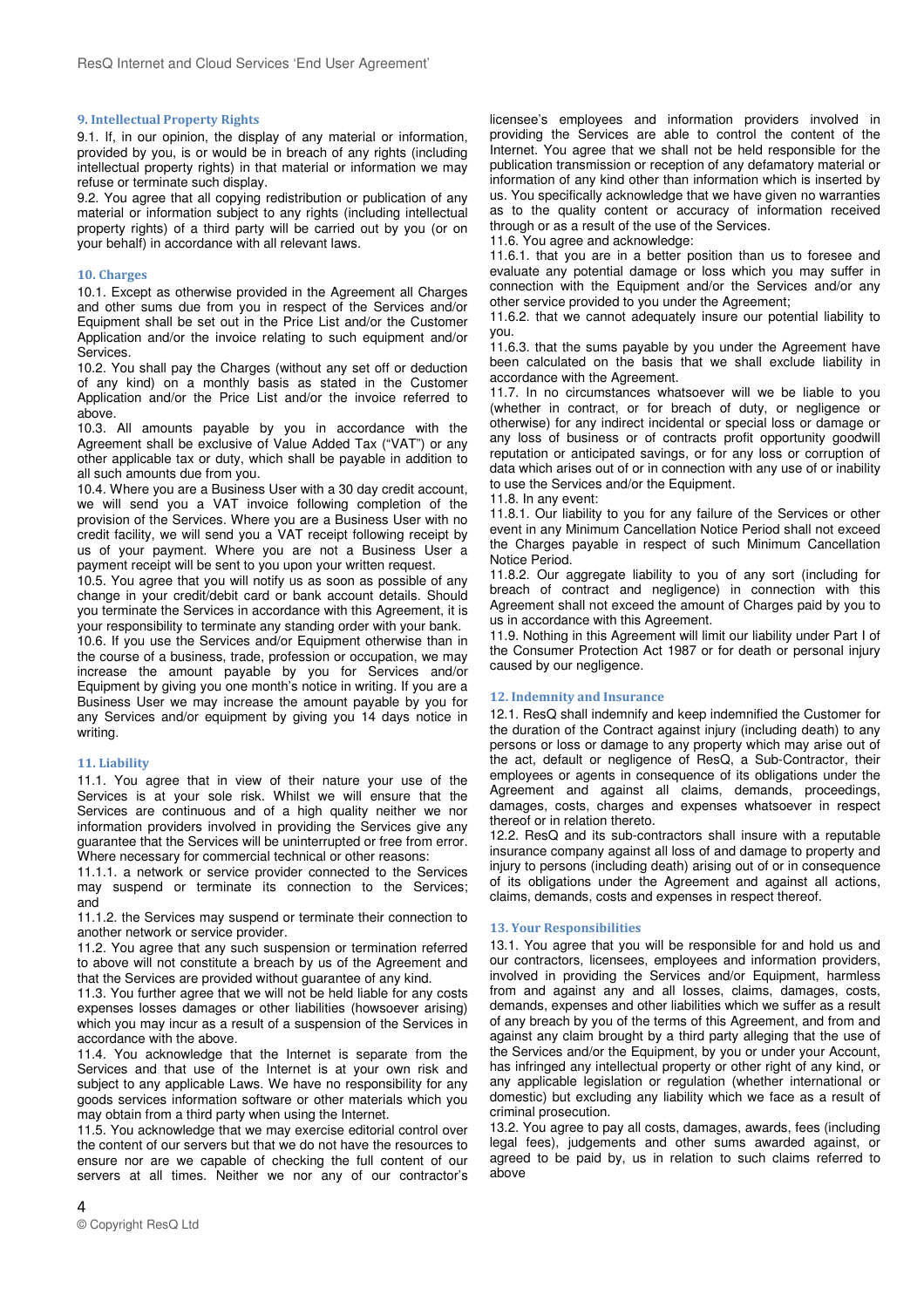13.3. You further agree that you will, as soon as possible, notify us of, and forward to us all correspondence received by you in relation to, such claims.

13.4. You also agree that we shall have full authority to defend, compromise or settle such claims referred to above, and that you will, at your expense, provide us with all reasonable assistance necessary to defend such claims.

13.5. You agree that you are entirely responsible for any form of automated dialling system which you have set up (including, but not limited to, the reliability of such system and any call costs which may be incurred as a result of its use).

13.6. You agree that the configuration of your internal network remains your responsibility. Any interruption to the Services resulting from such configuration shall not be regarded as an interruption in or suspension of the provision by us of the Services. 13.7. You agree that any equipment connected to or used with the Services will bear the European Consumer Equipment Standards "CE" mark. You will be responsible for ensuring that all such equipment is technically compatible with the Services and is used in compliance with all relevant instructions and safety and security procedures.

## **14. Suspension And Termination**

14.1. You agree that we may suspend or terminate the Services and/or your Account and/or terminate the Agreement at any time, without prior notice or refund to you, and without affecting any of our accrued rights or claims, either:

14.1.1. where we reasonably believe that the Services are being used in breach of our conditions and have conveyed to you the nature of this breach

14.1.2. for non-payment (when due) of the Charges or any other sum due from you under the Agreement or any other agreement with us:

14.1.3. for any other material breach of the Agreement by you;

14.1.4. where you have breached the Agreement in any other way on three or more occasions and we have informed you of these breaches in writing; or

14.1.5. where you or a third party file for Insolvency

14.1.6. where for any reason your equipment adversely affects the performance of the network.

14.1.7. You also agree that where this Agreement or your Account is terminated for any reason the Services will automatically terminate.

14.2. You acknowledge and agree that our resources used in providing the Services are limited and that any reckless or wasteful use of the Services by you may affect those resources and the services provided to our other customers.

14.3. You agree that, notwithstanding the provisions of Clause 13.1 as set out above (but without affecting our other rights to terminate under this Agreement), we may terminate all or any of the Services at any time and with good reason, on 14 days notice, and on repayment to you of a proportion of the Charges which reflects the period agreed for provision of the Service(s) which has yet to expire at the point of termination. Any refund that is due to you, will be made by us following the cancellation of the service(s), and will be made direct to your credit card or bank account (notified to us for this purpose) by BACS transfer.

14.4. Should you fail to provide suitable bank or credit card details to allow a refund to be made, you will lose the right to such refund within 2 calendar months

14.5. Any suspension of the Services by us in accordance with this Agreement will not constitute a termination of the Agreement and we may require you to pay a reconnection fee to recommence the Services together with the relevant Charges.

14.6. You may terminate all or any of the Services at any time after the Minimum Service Period subject to the Minimum Cancellation Notice Period. Should you wish to terminate a Service in accordance with this Clause, you must give written Notice. Where you terminate within the Minimum Service Period you will be liable to pay the Charges equal to the end of the contract rental fee.

14.7. We may terminate all or any of the Services by notice equal to the Minimum Cancellation Notice Period (to expire at any time on or after the Minimum Service Period) without our incurring any liability.

14.8. The Minimum Cancellation Notice Period is 30 days (to expire at any time on or after the Minimum Service Period).

#### **15. Assignment**

15.1. We may transfer assign or sub-contract the whole or any part of our rights and obligations under the Agreement. You agree that you will not assign sub-contract sell transfer lease licence or charge by way of security any of your rights or obligations under the Agreement. Breach of this restriction in any waywill result in your Account being terminated.

### **16. Personal Data**

16.1. You agree that both we and our employees may hold all names and other information in the Customer Application in a computerised database. You agree that such data may be processed and may in certain circumstances be supplied to and processed by our suppliers to enable the provision and maintenance of the Equipment and/or Services in line with the Data Protection Act 1998

16.2. If you request an IP assignment of eight or more real IP addresses we may add your contact details to the Reseaux IP Europeans database.

16.3. You acknowledge that we may, from time to time, be required under regulations and/or legislation to co-operate with and/or disclose data to, government or other bodies and/or authorities.

### **17. Force Majeure**

17.1. You agree that we shall not be liable for any and all losses, (including loss of data) damages, costs, claims and other liabilities which arise as a result of any delay or interruption in, or any nondelivery, or missed delivery or failure of the Equipment and/or Services due to circumstances beyond our or any of our suppliers' reasonable control (including, but not limited to, fire, lightning, explosion, war, disorder, flood, industrial dispute, sabotage, weather conditions or acts of local or central Government or other competent authorities).

17.2. Should any event referred to above continue for more than 90 days then either we or you may terminate the Agreement forthwith.

### **18. Waiver**

18.1. Neither failure nor delay by either you or us in exercising any of your or our rights under the Agreement shall amount to a waiver of any such right or operate so as to bar the exercise or enforcement of such right at any time in the future.

#### **19. Notices**

19.1. You agree to keep the contact details which you have provided to us up to date. Any notice or other information to be served by us on you in accordance with this Agreement will be validly sent if in writing and sent by either e-mail or first class post to your last known email or postal address. Any notice sent by first class post will be deemed served two days after posting. Any notice sent by email will be deemed served on the day that it is sent.

19.2. Any notice to be served on us must be in writing and sent either by pre-paid first class post to our registered office or to such other address as may be specified by us to you for this purpose from time to time. Any notice sent in accordance with this subclause will only be deemed served if and when you have received a written acknowledgement from us.